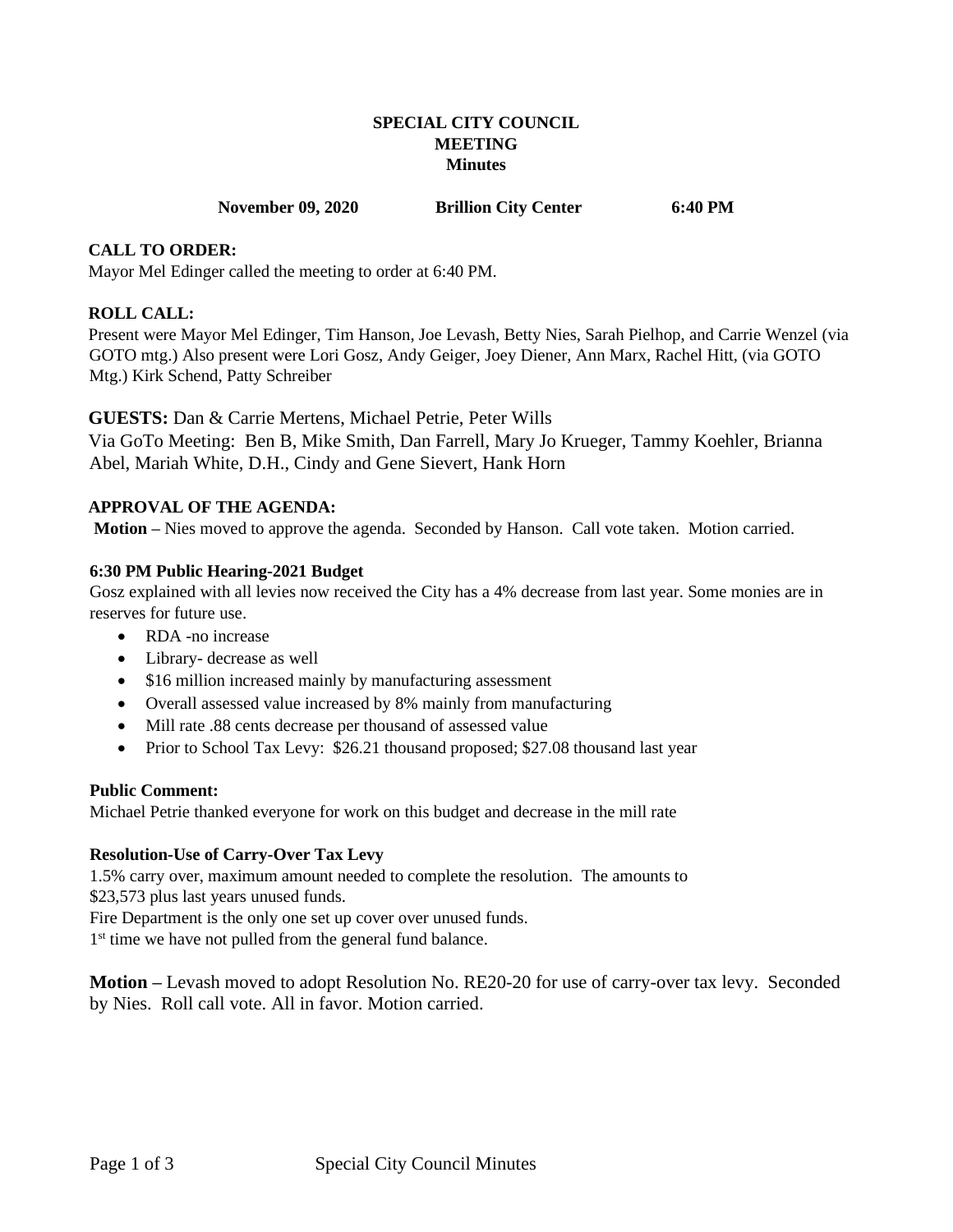#### **Resolution-2021 Budget**

**Motion-**Pielhop moved to table the budget until after the ambulance agreement. Gosz informed the Council the budget needs to be approved tonight because the budget needs to go to County by next week. Motion rescinded.

**Motion –** Levash moved to adopt Resolution RE20-21 adopting the 2021 budget for the City of Brillion. Seconded by Wenzel. Roll call vote. Behnke, Hanson, Levash, Moehr, Nies, Wenzel in favor. Pielhop against. Motion carried.

# **SHORT TERM BORROWING-STATE BANK OF CHILTON**

To pay lease on City Center \$120,000-short term borrowing 90-day State Bank of Chilton

**Motion-** Nies moved to approve the Short-Term Borrowing-State Bank of Chilton. Seconded by Tim Hanson. Pielhop does not agree. Levash stated we need to discuss the purchase of the City Center in the December at the COW meeting. Gosz reported the allowable Debt Margin is \$4.3 million as of January  $1<sup>st</sup>$ , 2021.

Levash stated we still need to approve the short term borrowing tonight if we decide to purchase property at December COW meeting we would not need to act on this borrowing. Nies stated this gets it ready, so we can get on it if needed.

Roll call vote. Hanson, Levash, Moehr, Nies, Wenzel in favor. Behnke & Pielhop against. Motion carried.

## **HIRING OF ADMINISTRATOR**

#### **Closed Session per W.S.S. 19.85 (1)(c):**

**Motion-**Pielhop made a motion to go into Close Session. Seconded by Levash. Motion carried.

The Committee of the Whole went into closed Session at 6:58 pm

#### **Open Session:**

**Motion-**Levash moved to return to Open Session. Seconded by Behnke. Motion carried

**Motion-** Pielhop moved to hire Peter Wills as Administrator/Community Development Director. Seconded by Levash. Roll call vote. 7 votes cast, 7 yes, 0 no. Motion carried.

**Employee Agreement**-Will add on an end date to the agreement, appointed by the majority vote of the Common Council.

**Motion-**Levash moved to approve the Employee Agreement with the change notes. Seconded by Pielhop. Roll call vote. All in favor. Motion carried. Start date is November 16th.

# **Administrator Goals**

- Spend time with Department Heads to create a working relationship. Understand roles.
- Budgets-Continue to drive down taxes- preference would be to gain more revenue.
- Spend time with Mark Olson & Bob Endries on empty buildings-look for opportunities in growth to become a destination City.
- EMS Buildings-Current issues